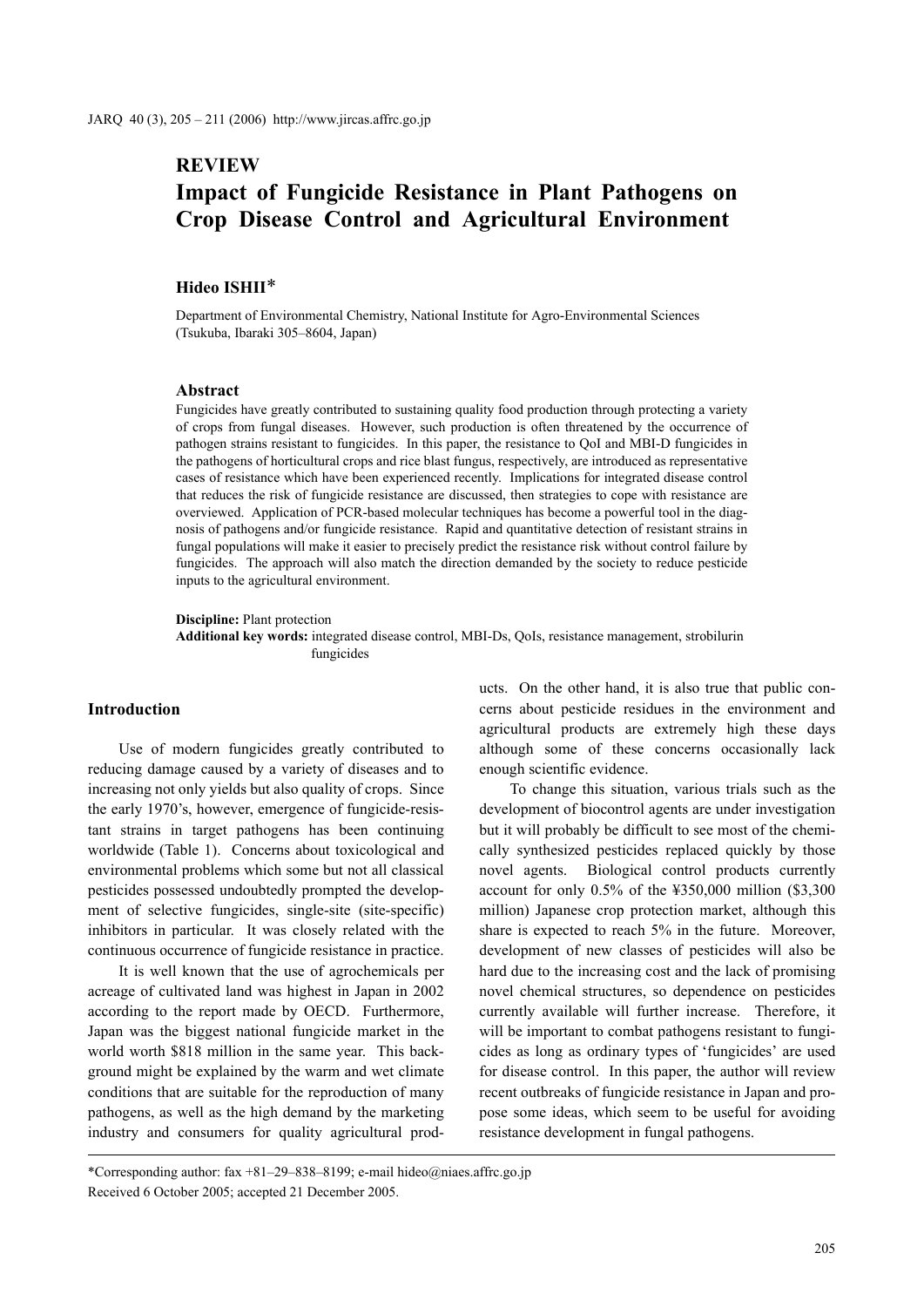H. Ishii

| Fungicide                       | Pathogen                                                                                                                                                                                                                                         |
|---------------------------------|--------------------------------------------------------------------------------------------------------------------------------------------------------------------------------------------------------------------------------------------------|
| Polyoxin                        | Alternaria alternata                                                                                                                                                                                                                             |
| Kasugamycin                     | Magnaporthe grisea, Pseudomonas avenae**                                                                                                                                                                                                         |
| Benzimidazoles                  | Botrytis cinerea, Venturia nashicola, Monilinia fructicola, Colletotrichum theae-sinensis,<br>Gibberella fujikuroi, Tapesia yallundae, Fusarium graminearum, Cercospora kikuchii, B. allii,<br>C. gloeosporioides, Elsinoe fawcetti, E. ampelina |
| Organophosphorous fungicides    | M. grisea                                                                                                                                                                                                                                        |
| Dicarboximides                  | B. cinerea, A. alternata                                                                                                                                                                                                                         |
| Streptomycin*                   | Xanthomonas campestris pv. pruni**, P. syringae pv. lachrymans**                                                                                                                                                                                 |
| Phenylamides                    | Pseudoperonospora cubensis, Phytophthora infestans                                                                                                                                                                                               |
| Sterol demethylation inhibitors | Podosphaera (Sphaerotheca) fusca, Erysiphe (Blumeria) graminis f.sp. tritici, S. aphanis var.<br>aphanis, Mycovellosiella nattrassii                                                                                                             |
| Fluazinam                       | B. cinerea                                                                                                                                                                                                                                       |
| Oxolinic acid*                  | P. glumae**, P. avenae**                                                                                                                                                                                                                         |
| QoIs (Strobilurins)             | P. fusca, P. cubensis, M. nattrassii, Corynespora cassiicola, C. gloeosporioides                                                                                                                                                                 |
| MBI-Ds                          | M. grisea                                                                                                                                                                                                                                        |

**Table 1. Occurrence of fungicide resistant strains in the field in Japan (representatives only)**

\*: Bactericide.\*\*: Bacterial pathogen.

Powdery mildew Distilled water Azoxystrobin<br>100 ppm  $\frac{\text{Azoxystrobin}}{100 \text{ mm}}$ 100 ppm Downy mildew

**Fig. 1. Resistance of cucumber powdery mildew and downy mildew to strobilurin fungicide azoxystrobin**



**Fig. 2. Distribution of MBI-D-resistant strains in rice blast fungus in Japan**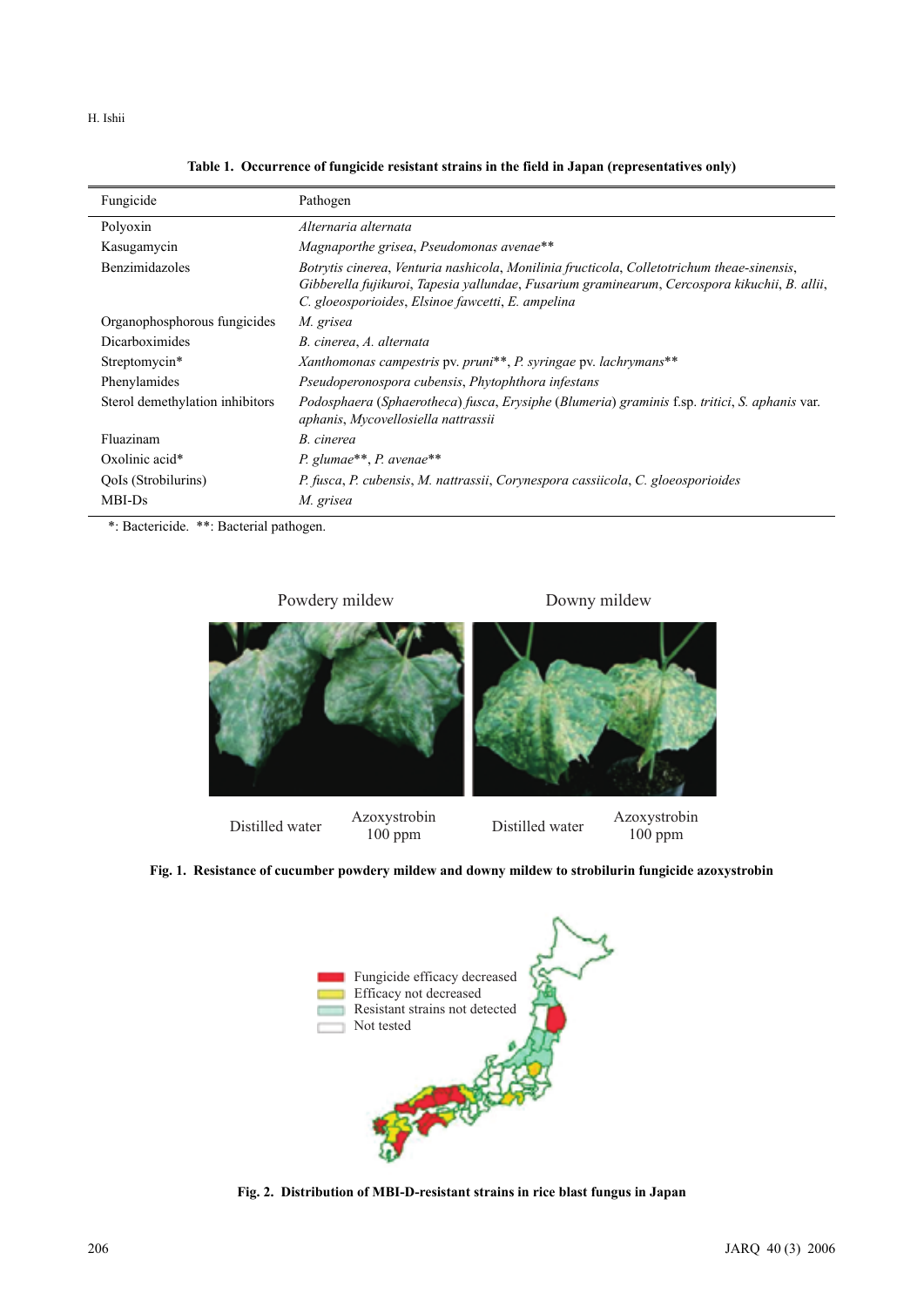### **Resistance to QoI fungicides**

QoI fungicides (strobilurin fungicides), which inhibit mitochondrial respiration at the Qo site of cytochrome *bc1* enzyme complex, are the most important class of fungicides at present and azoxystrobin is the world's biggest-selling fungicide<sup>1</sup>. They have a broad spectrum of control activity against a large number of pathogens on various crops. As of September 2005, five QoI fungicides (kresoxim-methyl, azoxystrobin, metominostrobin, famoxadone, and trifloxystrobin) were registered in Japan, but some others (orysastrobin, pyraclostrobin, and fenamidone) will also get fungicide registration in the near future.

As experienced with benzimidazole fungicides earlier, site-specific inhibitors such as QoI fungicides generally carry a high risk of resistance development in pathogens. Between 1998 and 1999 in fact, shortly (only one year in some cases) after the introduction, control failure of powdery mildew (*Podosphaera fusca* = *Sphaerotheca fusca*) by QoI fungicides was frequently reported in cucumber and melon growing areas in Japan. Subsequently, reduced efficacy of these fungicides was also claimed in cucumber downy mildew (*Pseudoperonospora cubensis*). Bioassays carried out using intact plants and leaf disks clearly showed the occurrence of resistant pathogen isolates (Fig.  $1$ )<sup>10</sup>.

Most growers followed the manufacturers' usage recommendation and applied their products only a couple of times per crop in alternation with other fungicides, which possess different modes of action. Unfortunately, however, they couldn't escape from incredibly rapid development of QoI resistance. When control efficacy of the fungicides was lost due to resistance, the growers stopped using them. Results from monitoring tests showed that resistant strains were still predominant in a greenhouse after withdrawal of fungicides in question for  $3$  years<sup>11</sup>. In addition, monitoring tests performed in 2004 revealed only resistant strains were detected in cucumber powdery mildew irrespective of the usage history of QoI fungicides indicating that resistant strains are widely distributed in this air-borne pathogen. It is less likely that resistant fungal populations rapidly shift back to wild-type sensitive populations due to a fitness penalty for the time being. This seems to be the typical example which shows how fungicide applications have strong potentials for disturbing microbial populations in the agricultural environment.

So far, QoI resistance has been reported in over 20 pathogens in the world  $(Table 2)^9$ . The most recent

| Disease                          | Pathogen                                                   |  |  |
|----------------------------------|------------------------------------------------------------|--|--|
| Wheat powdery mildew*            | <i>Erysiphe</i> ( <i>Blumeria</i> ) graminis f.sp. tritici |  |  |
| Wheat speckled leaf blotch       | Mycosphaerella graminicola                                 |  |  |
| Barley powdery mildew            | E. graminis f.sp. hordei                                   |  |  |
| Potato early blight              | Alternaria solani                                          |  |  |
| Cucurbit powdery mildew*         | Podosphaera (Sphaerotheca) fusca                           |  |  |
| Cucumber downy mildew*           | Pseudoperonospora cubensis                                 |  |  |
| Cucumber Corynespora leaf spot*  | Corynespora cassiicola                                     |  |  |
| Cucurbit gummy stem blight       | Didymella bryoniae                                         |  |  |
| Eggplant leaf mold*              | Mycovellosiella nattrassii                                 |  |  |
| Banana black Sigatoka            | Mycosphaerella fijiensis                                   |  |  |
| Grapevine downy mildew           | Plasmopara viticola                                        |  |  |
| Grapevine powdery mildew         | Uncinula necator                                           |  |  |
| Apple scab                       | Venturia inaequalis                                        |  |  |
| Apple Alternaria leaf blotch*    | A. alternata                                               |  |  |
| Pistachio Alternaria late blight | A. alternata etc.                                          |  |  |
| Citrus gray mold*                | Botrytis cinerea                                           |  |  |
| Chrysanthemum white rust         | Puccinia horiana                                           |  |  |
| Turf grass anthracnose*†         | Colletotrichum graminicola                                 |  |  |
| Turf grass leaf spot             | Pyricularia grisea                                         |  |  |
| Turf grass blight                | Pythium aphanidermatum                                     |  |  |

**Table 2. Occurrence of strobilurin resistant strains in the field in the world**

\*: Detected in Japan. †: Strobilurins not registered in Japan.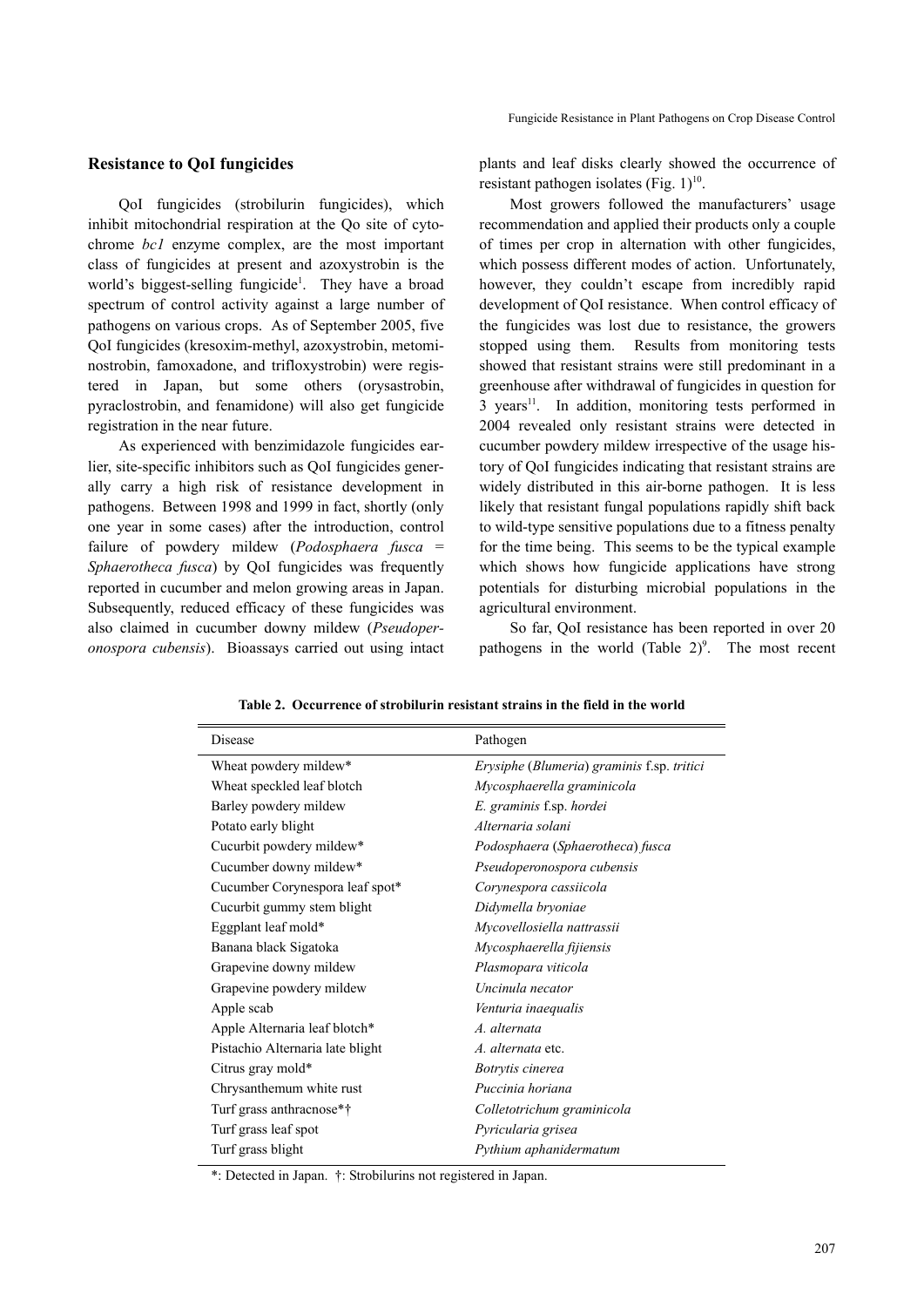examples in Japan are resistance in gray mold (*Botrytis cinerea*) on citrus, and Alternaria leaf blotch (*Alternaria alternata* apple pathotype) on apple. But it is uncertain yet in these two cases whether resistant strains relate with the loss of field performance of fungicides or not.

## **Resistance to MBI-D fungicides in rice blast fungus**

*Magnaporthe grisea* (*Pyricularia oryzae*), the rice blast fungus, produces melanized appressoria, essential for penetration into cuticle layers of rice plants.Melanin biosynthesis inhibitors (MBIs), widely used for rice blast control, are divided into two classes: inhibitors of polyhydroxynaphthalene reductase (MBI-R fungicides) and those of scytalone dehydratase (MBI-D fungicides). The former group containing tricyclazole, pyroquilon, and phthalide have been used for over 30 years with no sign of resistance development in the target pathogen. Only very recently, laboratory resistant mutants were first obtained in China but no resistant strains have been isolated from the field yet<sup>17</sup>.

Currently in Japan, seedling box treatment with MBI-D fungicides, e.g. carpropamid, is a common cultural practice in many rice growing areas as carpropamid exhibits long-lasting control efficacy against blast disease. The treatment is labor-cost effective, and greatly contributed to diminishing fungicide applications in paddy fields, in other words lowering the pesticide input to the environment.

However, in summer 2001, the efficacy of carpropamid against leaf blast was lost suddenly in Saga Prefecture, Kyushu. Results from extensive studies indicated that resistant strains appeared and played a significant role in the decrease of the fungicide efficacy<sup>14,16</sup>. It is very likely that the long-lasting efficacy based on the persistent properties of this fungicide has acted as a strong selection pressure and resistant strains rapidly increased in fungal populations. Distribution of resistant strains has spread from Kyushu to Shikoku, Chugoku, and Kinki District gradually, then eventually those strains have been detected in a couple of prefectures in Tohoku District, the north of Japan in 2004 (Fig. 2). Based on theoretical considerations and circumstantial evidence accumulated from field data as described below, the author of the present paper proposes to use MBI-D fungicides, if they are still effective, in alternation with other fungicides such as MBI-R fungicides or resistance inducers e.g. probenazole every 2 to 3 years for the treatment of rice seedling boxes.

## **Integrated disease control and fungicide resistance**

Fungicide resistance is a critical factor limiting not only quality food production but also achievement of integrated disease control as farmers may often use fungicides in a higher dose or more frequently when they come across resistance problems. In addition, if application of fungicides has to be reduced according to the strong demands from the public, environmentalists and others, after all farmers would rely more on fungicides carrying higher efficacy, broader spectrum and properties to persist longer which might result in an increased risk for resistance development in pathogens.

QoI fungicides were originally developed from naturally occurring products (e.g., strobilurin A in mushrooms), not persistent in the environment ('low-risk pesticides' by the category of the Environmental Protection Agency, USA), and are regarded to be highly suitable for inclusion in integrated pest management (IPM) programs. Actually, in Aomori Prefecture, where about half of Japanese domestic apples are produced, concerned people succeeded in reducing fungicide applications from 16 times per year in 1981 to 11 times in 2003. However, dependence on both QoI fungicides and DMIs (sterol 14α-demethylation inhibitors) has rather increased to more than was previously used.

The summer diseases such as flyspeck (*Schizothyrium pomi*) and sooty blotch (*Gloeodes pomigena*) often reduce the commercial value of harvested apple fruit as 'cosmetic diseases', and thereby growers must spray fungicides. In Aomori, only QoI fungicides have been available for summer disease control until very recently as they are allowed to apply until one day before harvest under the official pesticide-usage guideline. Furthermore, apple fruits, dropped on the ground by strong typhoon winds, will be assessed for the residue of pesticides when they are processed for juice production. Due to these reasons, it has not been uncommon for apple growers to successively spray QoI fungicides as a solo product 2 to 4 times in the summer.

DMI fungicides are also widely used for controlling plenty of diseases on fruit trees, vegetables, cereals, and other crops. In pear growing, DMIs have been used as a major class of fungicides to control scab disease caused by *Venturia nashicola*. Development of DMI resistance was carefully monitored in this pathogen as well as in *V. inaequalis*, the apple scab fungus. The loss of fungicide efficacy has never been reported in commercial orchards although fungal isolates with reduced DMI sensitivity were often detected<sup> $6,15$ </sup>. In spring 2005, however, the early sign of resistance development has been found in *V.*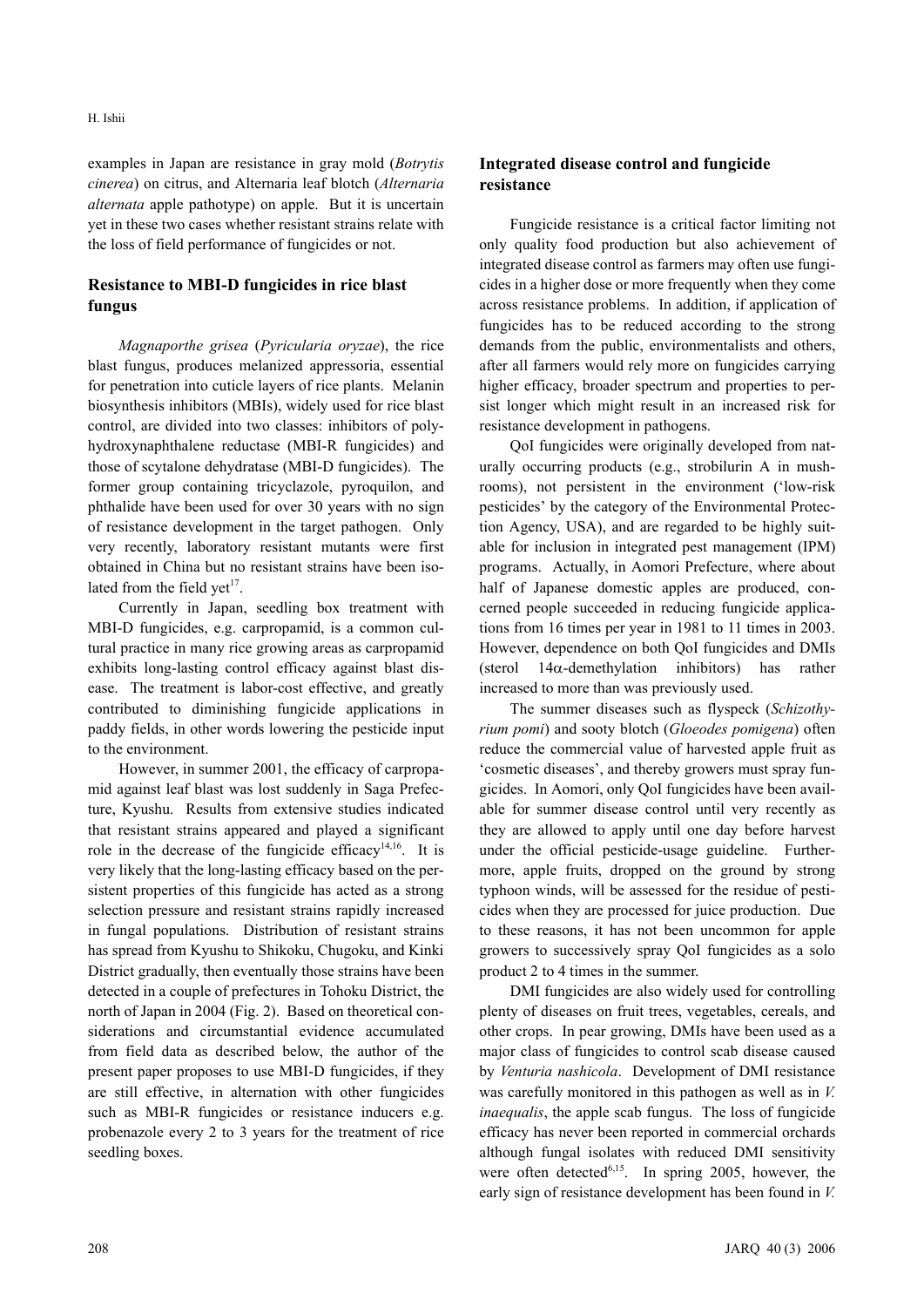*nashicola* isolates collected from Fukuoka Prefecture. Spores of this fungus used for inoculation tests produced lesions on the leaves pretreated with a DMI fungicide (Ishii and Kikuhara, unpublished). DMI fungicides have been used for scab control in pear since 1983 and resistance has been successfully managed. Sparse spray applications of DMIs in alternation with other classes of fungicides or their tank-mixed applications were strongly recommended by experts. Nevertheless, some pear growers have sprayed DMI fungicides 3 to 6 times successively starting at the pre-blossom period of pear.

## **How to manage fungicide resistance**

To combat fungicide resistance, use of the at-risk fungicides in a mixture or a rotation with a fungicide of a different type has been recommended for a long time. Table 3 shows a simulation model indicating the effects of combined or alternating use of fungicides on build-up of resistant fungal populations<sup>2</sup>. Similarly the resistance risk of fungicide spray programs is shown in Table  $4<sup>5</sup>$ . More recently, the effectiveness of strategies aiming to retard the development of QoI resistance was determined in the field populations of barley powdery mildew fungus<sup>3</sup>. Mixtures of fungicides with different modes of action appeared to slow down the increase in the frequency of the mutation in the gene encoding the fungicide-targeted protein.

However, such a general strategy might be successful only for delaying resistance development but not always effective for stopping the development of resistance itself. If so, can we predict the risk for resistance development precisely at a previous stage? The answer might be presumably 'No, not enough yet'. Actually some fungicides are used under the situation that their modes of action, i.e., either they have a specific target site or multiple target sites, are still unknown. A methodological approach was conducted to assess the development risk for QoI resistance in wheat and barley pathogens<sup>13</sup>. Different concentrations of azoxystrobin were applied on cotyledons to ensure a selection pressure. The higher fungicide sensitivity of barley powdery mildew required more generations to manifest resistance than in the experiment with wheat powdery mildew. The significant differences in fungicide sensitivity between the two powdery mildews are in a good accordance with differences in the speed of resistance development observed in the field.

We know that the risk assessment for resistance development was a failure in some cases, e.g. benzimidazole resistance in cereal eyespot, dicarboximide resistance in gray mold, and QoI resistance in apple scab. Limitations in model experiments exist as the size of pathogen populations in those experiments is generally small, and so the fungicide pressure to select resistant strains in populations will be too low to cause the decrease of fungicide efficacy. Less genetic diversity of the pathogen will require a much longer time until resistant individuals appear and spread widely in the fungal populations. Taken together, it should be recommended

**Table 3. Effects of combined or alternating use of two fungicides on build-up of a resistant pathogen population (Simulation model from Dekker (1982))**

| Fungicide application        | Proportion of the resistant populations after various numbers of sprayings |       |       |       |       |
|------------------------------|----------------------------------------------------------------------------|-------|-------|-------|-------|
|                              |                                                                            | 10    | 20    | 30    | 40    |
| S repeated                   | 0.000                                                                      | 0.826 | 1.000 | 1.000 | 1.000 |
| $(S + C)$ repeated           | 0.000                                                                      | 0.000 | 0.996 | 1.000 | 1.000 |
| S alternating with C         | 0.000                                                                      | 0.000 | 0.826 | 1.000 | 1.000 |
| $(S + C)$ alternating with C | 0.000                                                                      | 0.000 | 0.000 | 0.261 | 0.996 |

S: Vulnerable fungicide, e.g. systemic fungicide. C: Conventional fungicide. Initial resistance frequency =  $10^{-9}$ .

| Program sequence                              | Program type | Risk |
|-----------------------------------------------|--------------|------|
| H-H-H-H                                       | Repeat       | High |
| H-L-H-L                                       | Alternation  |      |
| $(H + L)$ - $(H + L)$ - $(H + L)$ - $(H + L)$ | Mixture      |      |
| $(H + L)$ -H- $(H + L)$ -L                    | Combination  |      |
| $L-L-(H+L)-L$                                 | Combination  | Low  |
|                                               |              |      |

**Table 4. Resistance risk of spray programs (Hewitt, 1998)**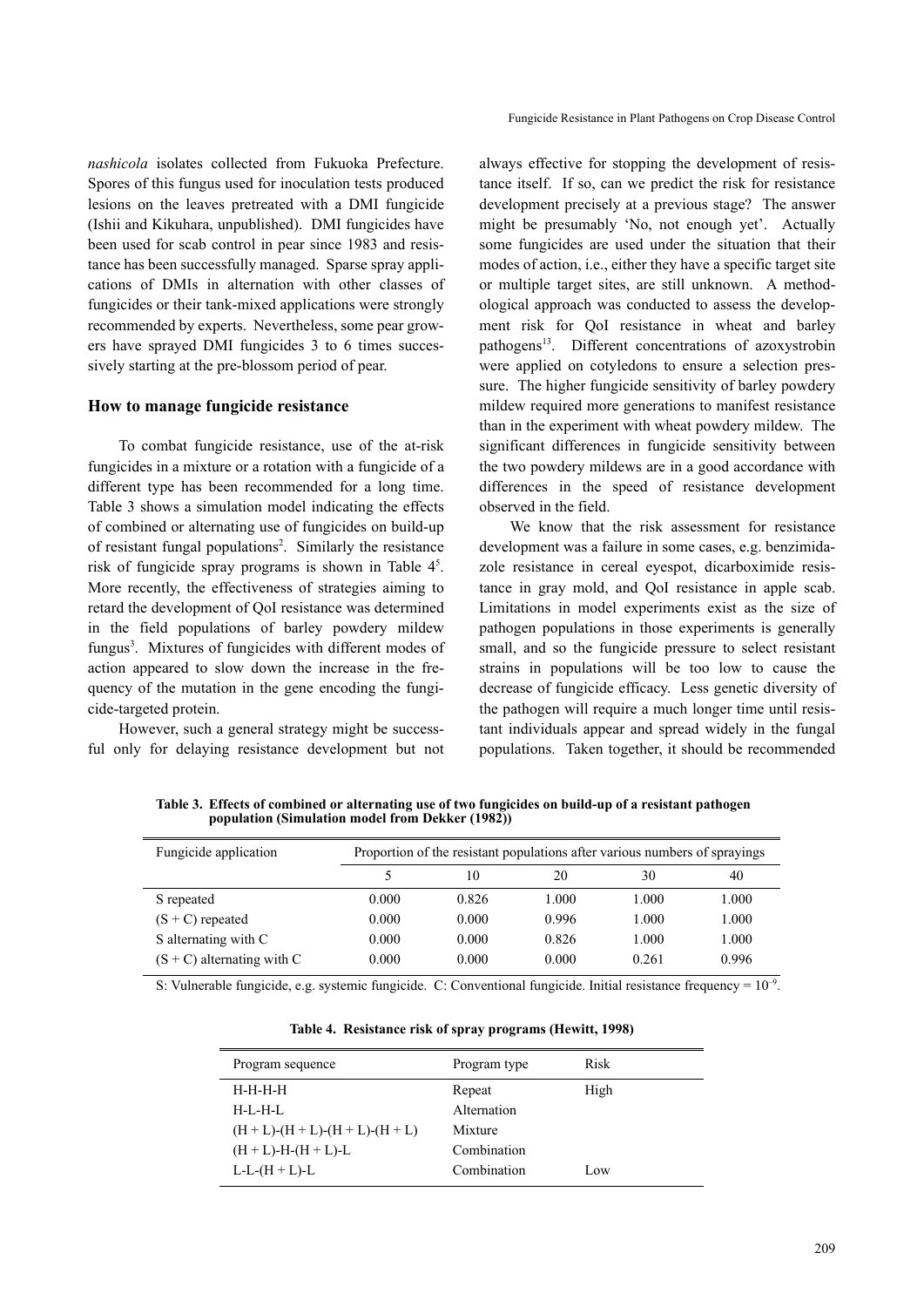to use fungicides at risk or at unknown risk as sparsely as possible. The routine monitoring conducted in commercial vineyards in Champagne, France, known to be a 'hotspot of resistance', showed the presence of gray mold resistant to benzimidazoles, dicarboximides, and anilinopyrimidines $12$ . However, the limitation in the use of these 3 families of fungicides, once for each per year when used, prevented the build-up of resistant fungal populations.

## **Application of modern technology for resistance monitoring**

Monitoring for detecting resistance development is important; however it is definitely more important to notice the early shifts of fungicide sensitivity to resistance in fungal populations than to notice a drop in control efficacy of fungicides. To enable rapid detection of resistance, which is often difficult with conventional bioassays including mycelial growth and spore germination tests *in vitro* or fungus inoculation tests by using plants pretreated with fungicides, some molecular methods have already been developed<sup>7</sup>.

The method most commonly used is PCR (polymerase chain reaction), which can amplify the fragments of target genes, e.g. genes encoding fungicide-binding proteins. Molecular mechanisms of QoI resistance have been well characterized and a single point mutation of a nucleotide (e.g. GGT to GCT) at the amino acid position 143 in the fungicide-target cytochrome *b* protein governs the expression of high resistance in many fungal pathogens (Fig.  $3)^{4,9}$ . Using the mechanism, QoI resistance is diagnosed when PCR fragments of the cytochrome *b* gene are cut with the restriction enzyme *Ita* I, which recognizes the nucleotide sequence of GCNGC (Fig. 4).

Recently, the author of this paper successfully introduced a novel method, the PCR-Luminex system, for identifying MBI-D resistance in *M. grisea* isolates (Ishii

| Resistant isolate R: | ta                                             |
|----------------------|------------------------------------------------|
|                      | . GGACAAATGAGTTTTTGGGCTGCAACTGTTATTACT.<br>143 |
| Sensitive isolate S: | . GGACAAATGAGTTTTTGGGGTGCAACTGTTATTACT         |

**Fig. 3. Partial nucleotide sequences of cytochrome** *b* **gene in strobilurin-resistant and -sensitive strains of cucumber downy mildew and restriction site of the enzyme** *Ita* **I**

et al., in press). This detection system is based on hybridization between a fluorescent PCR product and an oligonucleotide probe, which can specifically recognize the single point mutation of the gene conferring resistance. The PCR-Luminex system has been further employed for the rapid diagnosis of pathogen species, *Fusarium graminearum*, *F. culmorum*, and *Microdochium nivale*, which cause Fusarium head blight of cereals.

## **What can we do to cope with fungicide resistance?**

What have we learned from the history of fungicide resistance which started a long time ago? It may certainly be rare these days to see farmers applying the same group of fungicides continuously. Many of them may be making efforts to minimize fungicide applications due to an interest in environmental issues or in order to reduce costs of production. Although it is often argued, we should stop using the fungicide in question if we detect resistant strains over certain levels but not carry on using it as long as alternative control measures are available. We might be able to start using the fungicide again if resistant populations decline and the risk for control failure by the fungicide is judged to be low. Strict regulation of fungicide usage and education of dealers and farmers through transferring necessary information will make it possible to manage resistance more effectively.

Approaches including the use of disease tolerant or resistant cultivars of crops together with other cultural practices, e.g. sanitation, should be considered more seri-



#### **Fig. 4.** *Ita* **I digestion pattern of cytochrome** *b* **gene of cucumber downy mildew isolates** M, 50 bp ladder;

1, Untreated (Resistant isolate R); 2, *Ita* I-treated (Resistant isolate R); 3, Untreated (Sensitive isolate S); 4, *Ita* I-treated (Sensitive isolate S).